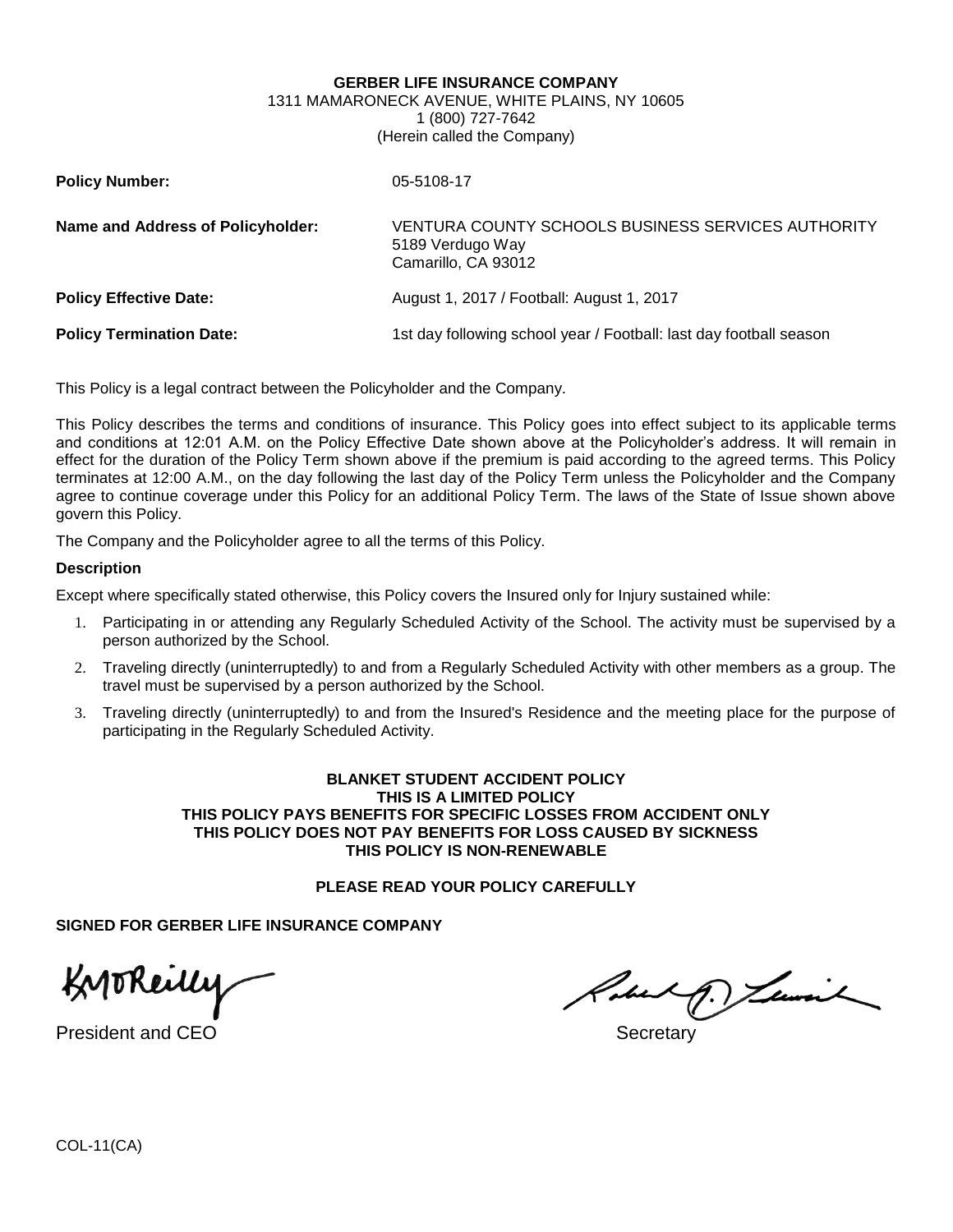# **CONTENTS**

|                                              | Page           |
|----------------------------------------------|----------------|
| <b>Face Page</b>                             | 1              |
| <b>Schedule of Benefits</b>                  | 3              |
| <b>Other Coverages/Other Benefits</b>        | 4              |
| <b>Definitions</b>                           | $5 - 7$        |
| <b>Policy Effective and Termination Date</b> | $\overline{7}$ |
| <b>Exclusions</b>                            | $\overline{7}$ |
| <b>Excess Coverage</b>                       | 7              |
| <b>Hospital and Professional Services</b>    | 8              |
| <b>Optional Coverages</b>                    | 9              |
| <b>General Provisions</b>                    | 10             |
| <b>Payment of Benefits</b>                   | $10 - 11$      |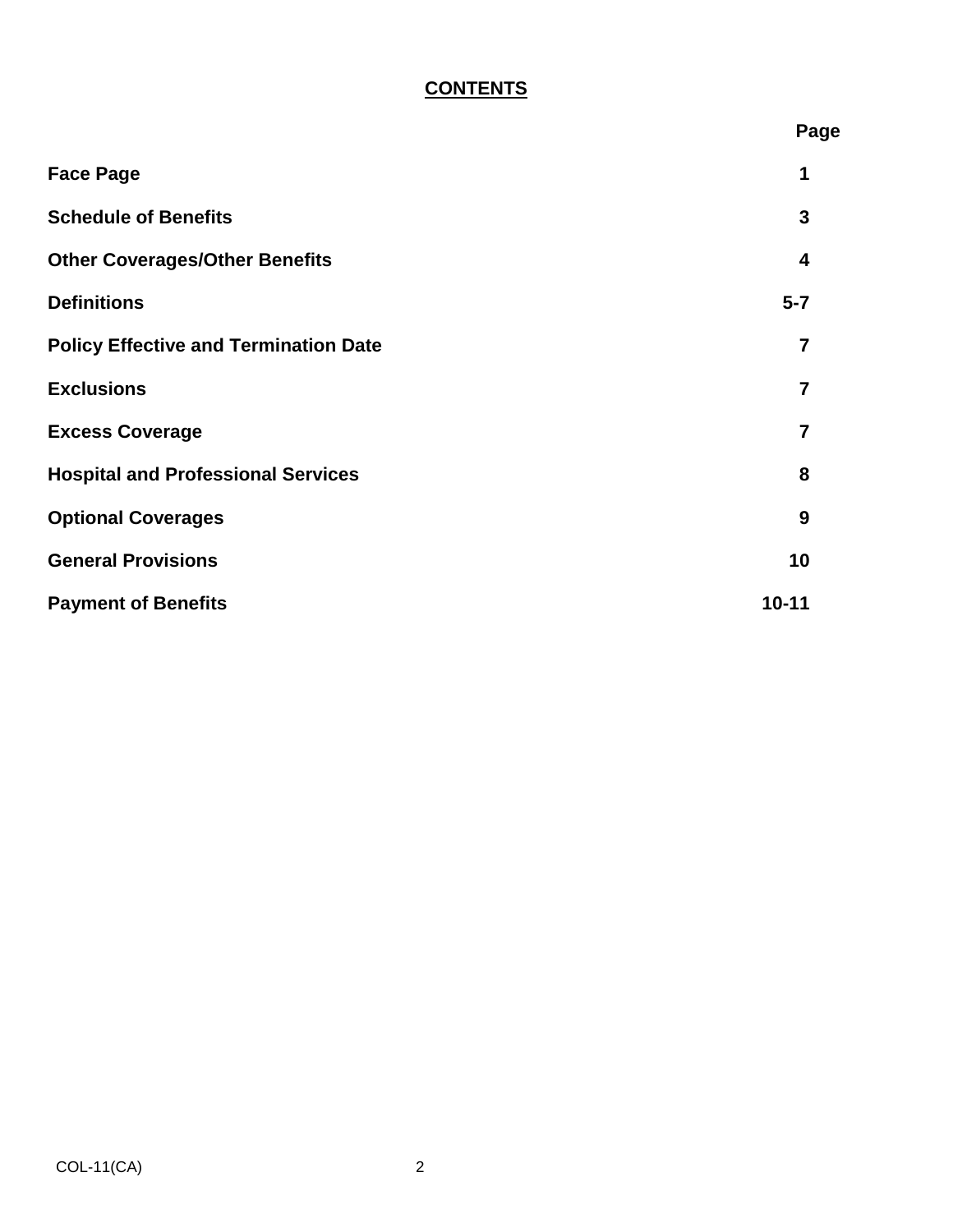## **ACCIDENT MEDICAL SCHEDULE OF BENEFITS**

### **Mandatory or Voluntary High Plan BSC 210**

### **Hospital and Professional Services Benefits**

The Injury must be treated within 60 days after the Accident occurs.

Services must be received within 1 year from the date of the Accident. Expenses incurred after 1 year from the date of the Accident are not covered even though the service is a continuing one or one that is necessarily delayed beyond 1 year from the date of the Accident.

### **HOSPITAL AND PROFESSIONAL SERVICES BENEFITS**

**Maximums and Benefit Period (All maximums are subject to the COVERAGE and LIMITATIONS as stated below.)**

Maximum Medical Expense for each Injury: \$100,000

Maximum Medical Expense for football Injuries: \$100,000

Maximum Medical Expense for Injuries involving motor vehicles: \$10,000

Accidental Death, Dismemberment, or Loss of Sight Benefit: \$20,000

Single Dismemberment: \$10,000 Double Dismemberment: \$20,000

Benefit Period: 1 Year

### **Deductible**

The Deductible is the greater of:

- **1.** \$0 ; or
- **2.** The amount paid or payable for the same Injury by any Other Plan.

### **EXCESS COVERAGE PROVISION APPLICABILITY**

The Excess Coverage provision does apply.

### **COVERAGE AND LIMITATIONS (All limitations are stated per Injury.)**

#### *Hospital/Facility Services* **Inpatient**

- 1. HOSPITAL ROOM AND BOARD: 80% of Reasonable Expenses up to the semi-private room rate
- 2. INPATIENT HOSPITAL MISCELLANEOUS: 80% of Reasonable Expenses

#### **Outpatient**

- 1. OUTPATIENT HOSPITAL MISCELLANEOUS (Except Physician's services and x-rays paid as below): 80% of Reasonable Expenses to a maximum of \$1,500
- 2. HOSPITAL EMERGENCY ROOM: 80% of Reasonable Expenses to a maximum of \$1,500
- 3. FREE-STANDING AMBULATORY SURGICAL FACILITY: 80% of Reasonable Expenses to a maximum of \$1,500

#### *Physician's Services*

1. SURGICAL: 80% of Reasonable Expenses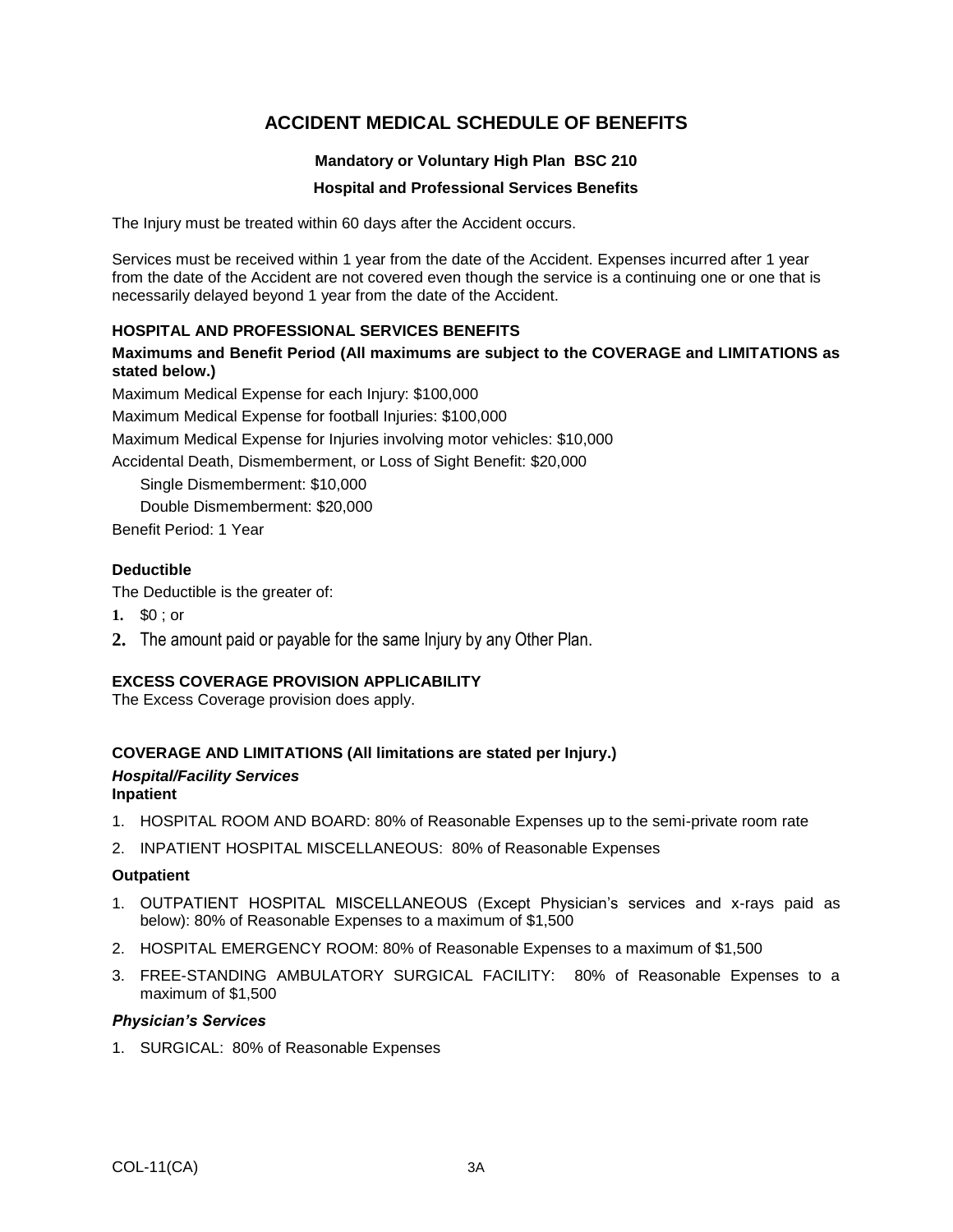- 2. ASSISTANT SURGEON: Reasonable Expenses to 25% of surgical benefit paid only if surgeon is paid
- 3. ANESTHESIOLOGIST: Reasonable Expenses to 25% of surgical benefit paid only if surgeon is paid.
- 4. PHYSICIAN'S NON-SURGICAL TREATMENT (EXCEPT AS IN 5. BELOW): 80% of Reasonable Expenses
- 5. PHYSICIAN'S OUTPATIENT TREATMENT IN CONNECTION WITH PHYSICAL THERAPY AND/OR SPINAL MANIPULATION: 80% of Reasonable Expenses \$40 per visit to a maximum of 8 visits

#### *Other Services*

- 1. REGISTERED NURSES' SERVICES: 80% of Reasonable Expenses
- 2. PRESCRIPTIONS (DISPENSED BY A LICENSED PHARMACIST) OUTPATIENT: 80% of Reasonable Expenses
- 3. LABORATORY TESTS OUTPATIENT: 80% of Reasonable Expenses
- 4. X-RAYS (INCLUDES INTERPRETATION) OUTPATIENT: 80% of Reasonable Expenses
- 5. DIAGNOSTIC IMAGING (MRI, CAT SCAN, ETC.) INCLUDES INTERPRETATION: 80% of Reasonable Expenses
- 6. GROUND AMBULANCE: 80% of Reasonable Expenses
- 7. DURABLE MEDICAL EQUIPMENT INCLUDES ORTHOPEDIC BRACES AND APPLIANCES: 80% of Reasonable Expenses
- 8. DENTAL TREATMENT: 80% of Reasonable Expenses to a maximum of \$1,500 for the treatment, repair or replacement of injured natural teeth, includes initial braces when required for treatment of a covered injury, as well as examination, x-rays, restorative treatment, endodontics, oral surgery and treatment for gingivitis resulting from trauma.
- 9. REPLACEMENT OF EYEGLASSES, HEARING AIDS, CONTACT LENSES, IF MEDICAL TREATMENT IS ALSO RECEIVED FOR THE COVERED INJURY: 100% of Reasonable Expenses to a maximum of \$700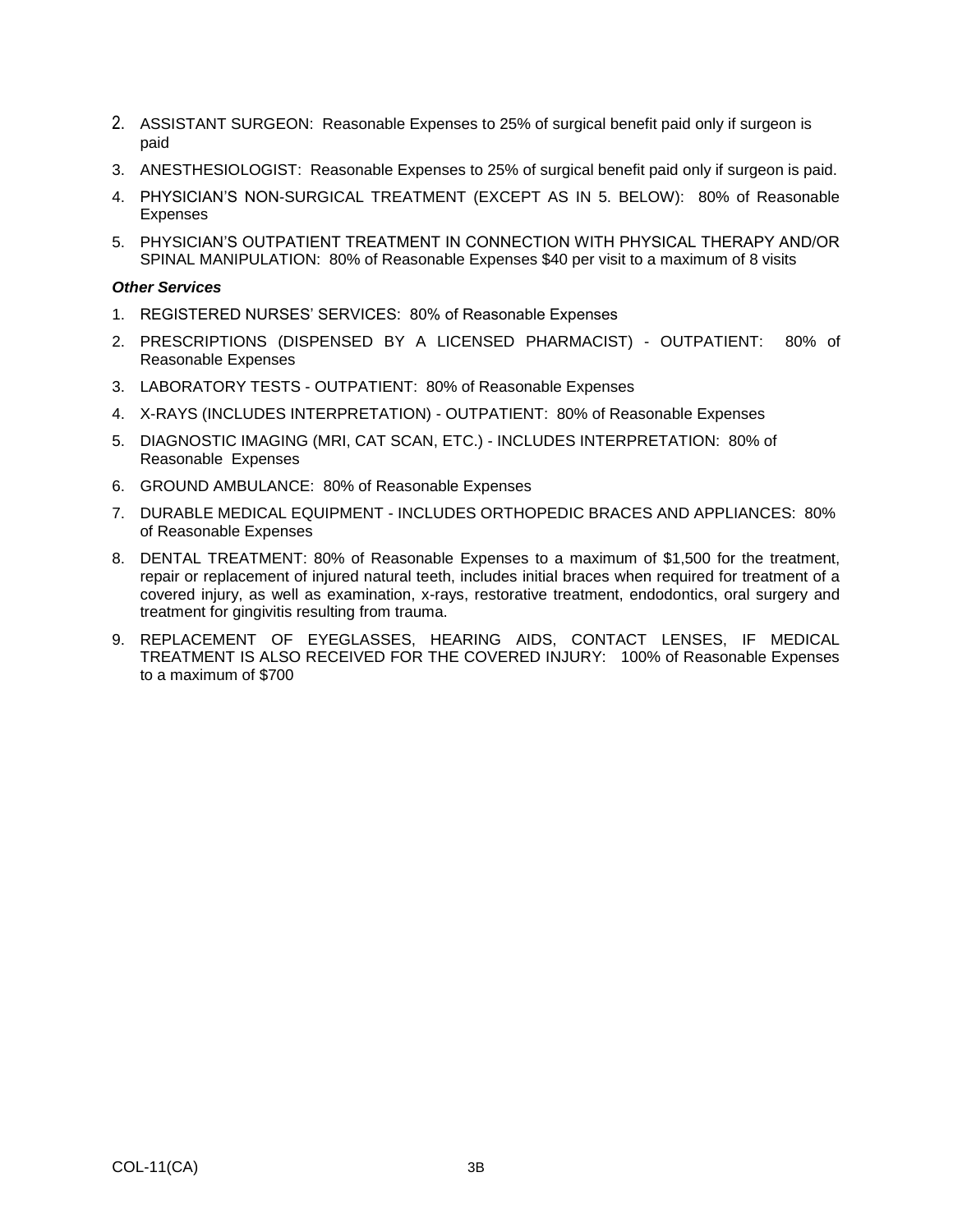## **ACCIDENT MEDICAL SCHEDULE OF BENEFITS**

### **Mandatory or Voluntary Mid Plan BSC 211**

### **Hospital and Professional Services Benefits**

The Injury must be treated within 60 days after the Accident occurs.

Services must be received within 1 year from the date of the Accident. Expenses incurred after 1 year from the date of the Accident are not covered even though the service is a continuing one or one that is necessarily delayed beyond 1 year from the date of the Accident.

### **HOSPITAL AND PROFESSIONAL SERVICES BENEFITS**

**Maximums and Benefit Period (All maximums are subject to the COVERAGE and LIMITATIONS as stated below.)**

Maximum Medical Expense for each Injury: \$50,000

Maximum Medical Expense for football Injuries: \$50,000

Maximum Medical Expense for Injuries involving motor vehicles: \$10,000

Accidental Death, Dismemberment, or Loss of Sight Benefit: \$20,000

Single Dismemberment: \$10,000 Double Dismemberment: \$20,000

Benefit Period: 1 Year

### **Deductible**

The Deductible is the greater of:

- **3.** \$0 ; or
- **4.** The amount paid or payable for the same Injury by any Other Plan.

### **EXCESS COVERAGE PROVISION APPLICABILITY**

The Excess Coverage provision does apply.

### **COVERAGE AND LIMITATIONS (All limitations are stated per Injury.)**

#### *Hospital/Facility Services* **Inpatient**

- 1. HOSPITAL ROOM AND BOARD: 75% of Reasonable Expenses up to the semi-private room rate
- 2. INPATIENT HOSPITAL MISCELLANEOUS: 75% of Reasonable Expenses

#### **Outpatient**

- 1. OUTPATIENT HOSPITAL MISCELLANEOUS (Except Physician's services and x-rays paid as below): 75% of Reasonable Expenses to a maximum of \$800
- 2. HOSPITAL EMERGENCY ROOM: 75% of Reasonable Expenses to a maximum of \$800
- 3. FREE-STANDING AMBULATORY SURGICAL FACILITY: 75% of Reasonable Expenses to a maximum of \$800

#### *Physician's Services*

1. SURGICAL: 75% of Reasonable Expenses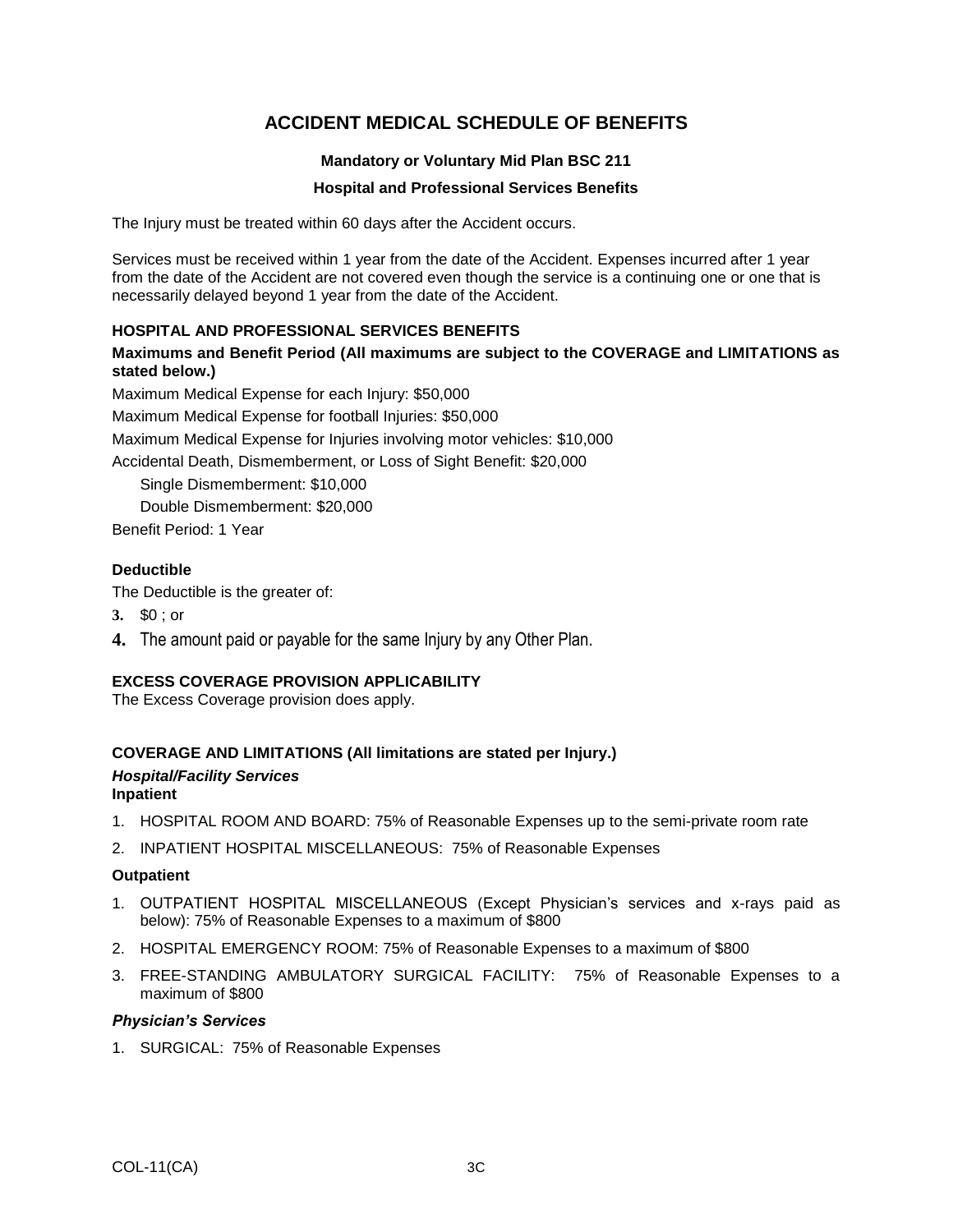- 2. ASSISTANT SURGEON: Reasonable Expenses to 25% of surgical benefit paid only if surgeon is paid
- 3. ANESTHESIOLOGIST: Reasonable Expenses to 25% of surgical benefit paid only if surgeon is paid.
- 4. PHYSICIAN'S NON-SURGICAL TREATMENT (EXCEPT AS IN 5. BELOW): 80% of Reasonable Expenses
- 5. PHYSICIAN'S OUTPATIENT TREATMENT IN CONNECTION WITH PHYSICAL THERAPY AND/OR SPINAL MANIPULATION: 75% of Reasonable Expenses \$30 per visit to a maximum of 7 visits

#### *Other Services*

- 1. REGISTERED NURSES' SERVICES: 75% of Reasonable Expenses
- 2. PRESCRIPTIONS (DISPENSED BY A LICENSED PHARMACIST) OUTPATIENT: 75% of Reasonable Expenses
- 3. LABORATORY TESTS OUTPATIENT: 75% of Reasonable Expenses
- 4. X-RAYS (INCLUDES INTERPRETATION) OUTPATIENT: 75% of Reasonable Expenses
- 5. DIAGNOSTIC IMAGING (MRI, CAT SCAN, ETC.) INCLUDES INTERPRETATION: 75% of Reasonable Expenses
- 6. GROUND AMBULANCE: 75% of Reasonable Expenses
- 7. DURABLE MEDICAL EQUIPMENT INCLUDES ORTHOPEDIC BRACES AND APPLIANCES: 75% of Reasonable Expenses
- 8. DENTAL TREATMENT: 75% of Reasonable Expenses to a maximum of \$800 for the treatment, repair or replacement of injured natural teeth, includes initial braces when required for treatment of a covered injury, as well as examination, x-rays, restorative treatment, endodontics, oral surgery and treatment for gingivitis resulting from trauma.
- 9. REPLACEMENT OF EYEGLASSES, HEARING AIDS, CONTACT LENSES, IF MEDICAL TREATMENT IS ALSO RECEIVED FOR THE COVERED INJURY: 100% of Reasonable Expenses to a maximum of \$500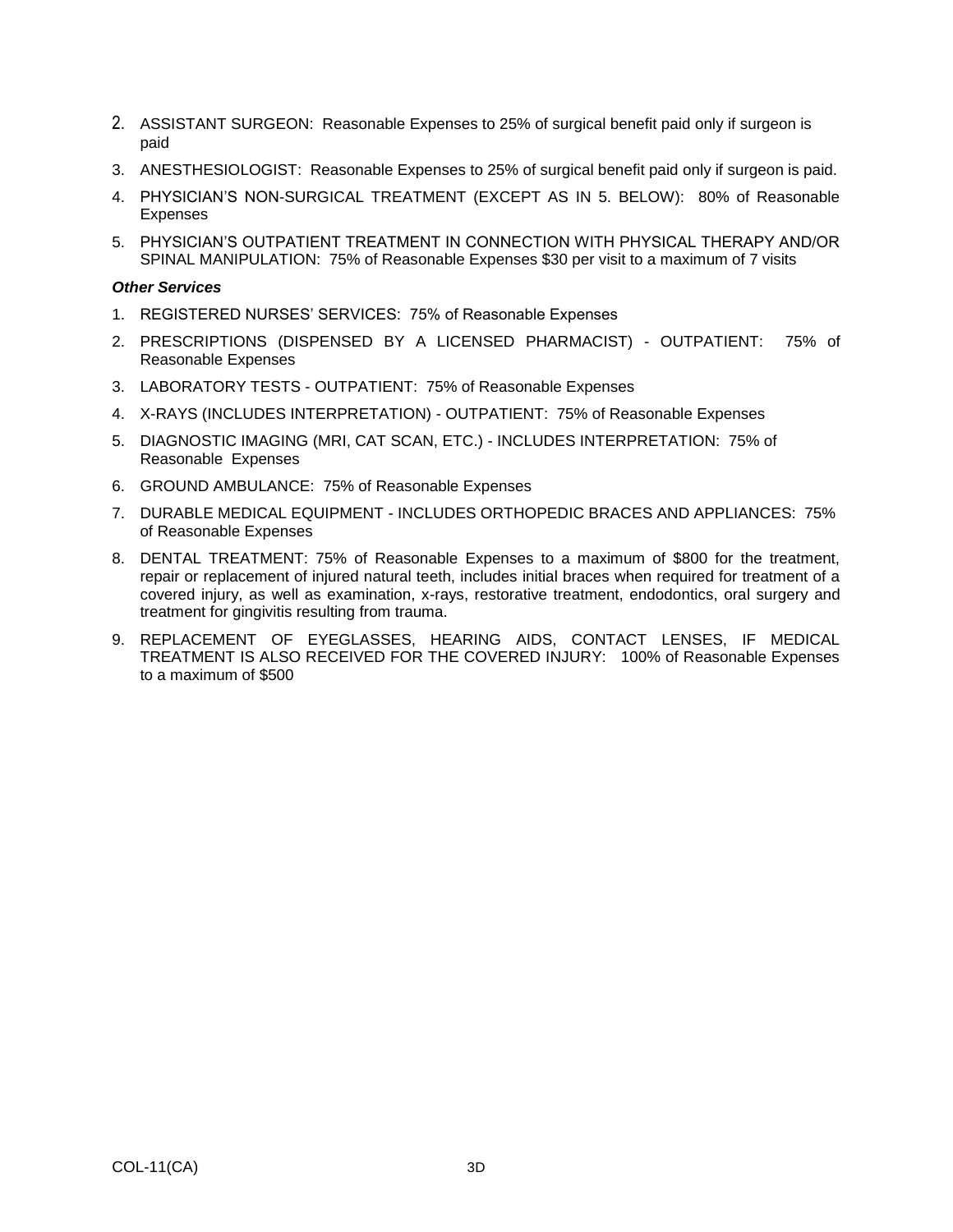## **ACCIDENT MEDICAL SCHEDULE OF BENEFITS**

### **Mandatory or Voluntary Low Plan BSC 212**

#### **Hospital and Professional Services Benefits**

The Injury must be treated within 60 days after the Accident occurs.

Services must be received within 1 year from the date of the Accident. Expenses incurred after 1 year from the date of the Accident are not covered even though the service is a continuing one or one that is necessarily delayed beyond 1 year from the date of the Accident.

### **HOSPITAL AND PROFESSIONAL SERVICES BENEFITS**

**Maximums and Benefit Period (All maximums are subject to the COVERAGE and LIMITATIONS as stated below.)**

Maximum Medical Expense for each Injury: \$25,000

Maximum Medical Expense for football Injuries: \$25,000

Maximum Medical Expense for Injuries involving motor vehicles: \$10,000

Accidental Death, Dismemberment, or Loss of Sight Benefit: \$10,000

Single Dismemberment: \$5,000

Double Dismemberment: \$10,000

Benefit Period: 1 Year

### **Deductible**

The Deductible is the greater of:

- **5.** \$0 ; or
- **6.** The amount paid or payable for the same Injury by any Other Plan.

### **EXCESS COVERAGE PROVISION APPLICABILITY**

The Excess Coverage provision does apply.

### **COVERAGE AND LIMITATIONS (All limitations are stated per Injury.)**

#### *Hospital/Facility Services* **Inpatient**

- 1. HOSPITAL ROOM AND BOARD: 65% of Reasonable Expenses up to the semi-private room rate
- 2. INPATIENT HOSPITAL MISCELLANEOUS: 65% of Reasonable Expenses

#### **Outpatient**

- 1. OUTPATIENT HOSPITAL MISCELLANEOUS (Except Physician's services and x-rays paid as below): 65% of Reasonable Expenses to a maximum of \$500
- 2. HOSPITAL EMERGENCY ROOM: 65% of Reasonable Expenses to a maximum of \$500
- 3. FREE-STANDING AMBULATORY SURGICAL FACILITY: 65% of Reasonable Expenses to a maximum of \$500

#### *Physician's Services*

1. SURGICAL: 65% of Reasonable Expenses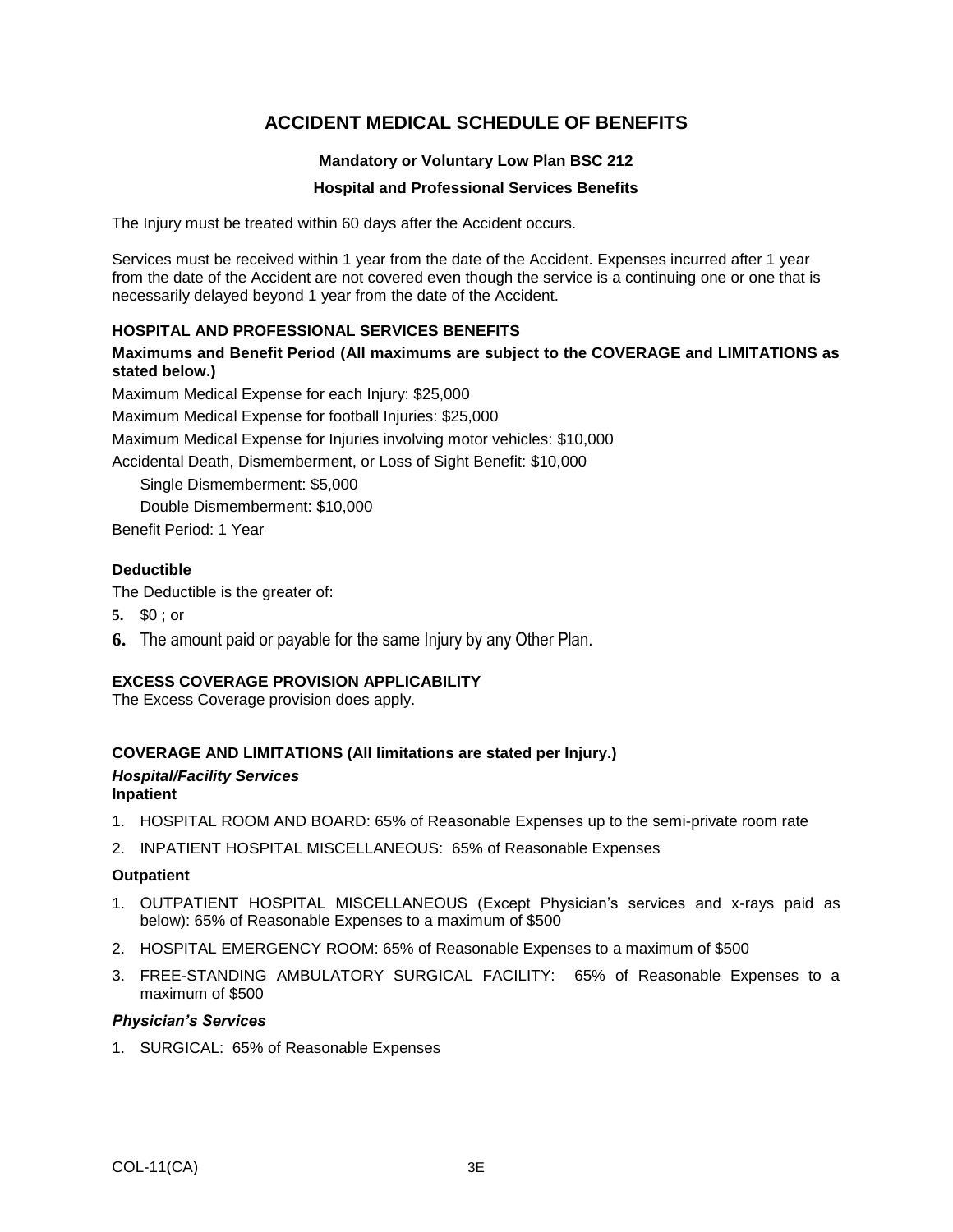- 2. ASSISTANT SURGEON: Reasonable Expenses to 25% of surgical benefit paid only if surgeon is paid
- 3. ANESTHESIOLOGIST: Reasonable Expenses to 25% of surgical benefit paid only if surgeon is paid.
- 4. PHYSICIAN'S NON-SURGICAL TREATMENT (EXCEPT AS IN 5. BELOW): 65% of Reasonable Expenses
- 5. PHYSICIAN'S OUTPATIENT TREATMENT IN CONNECTION WITH PHYSICAL THERAPY AND/OR SPINAL MANIPULATION: 65% of Reasonable Expenses \$25 per visit to a maximum of 5 visits

#### *Other Services*

- 1. REGISTERED NURSES' SERVICES: 65% of Reasonable Expenses
- 2. PRESCRIPTIONS (DISPENSED BY A LICENSED PHARMACIST) OUTPATIENT: 65% of Reasonable Expenses
- 3. LABORATORY TESTS OUTPATIENT: 65% of Reasonable Expenses
- 4. X-RAYS (INCLUDES INTERPRETATION) OUTPATIENT: 65% of Reasonable Expenses
- 5. DIAGNOSTIC IMAGING (MRI, CAT SCAN, ETC.) INCLUDES INTERPRETATION: 65% of Reasonable Expenses
- 6. GROUND AMBULANCE: 65% of Reasonable Expenses
- 7. DURABLE MEDICAL EQUIPMENT INCLUDES ORTHOPEDIC BRACES AND APPLIANCES: 65% of Reasonable Expenses
- 8. DENTAL TREATMENT: 65% of Reasonable Expenses to a maximum of \$500 for the treatment, repair or replacement of injured natural teeth, includes initial braces when required for treatment of a covered injury, as well as examination, x-rays, restorative treatment, endodontics, oral surgery and treatment for gingivitis resulting from trauma.
- 9. REPLACEMENT OF EYEGLASSES, HEARING AIDS, CONTACT LENSES, IF MEDICAL TREATMENT IS ALSO RECEIVED FOR THE COVERED INJURY: 100% of Reasonable Expenses to a maximum of \$150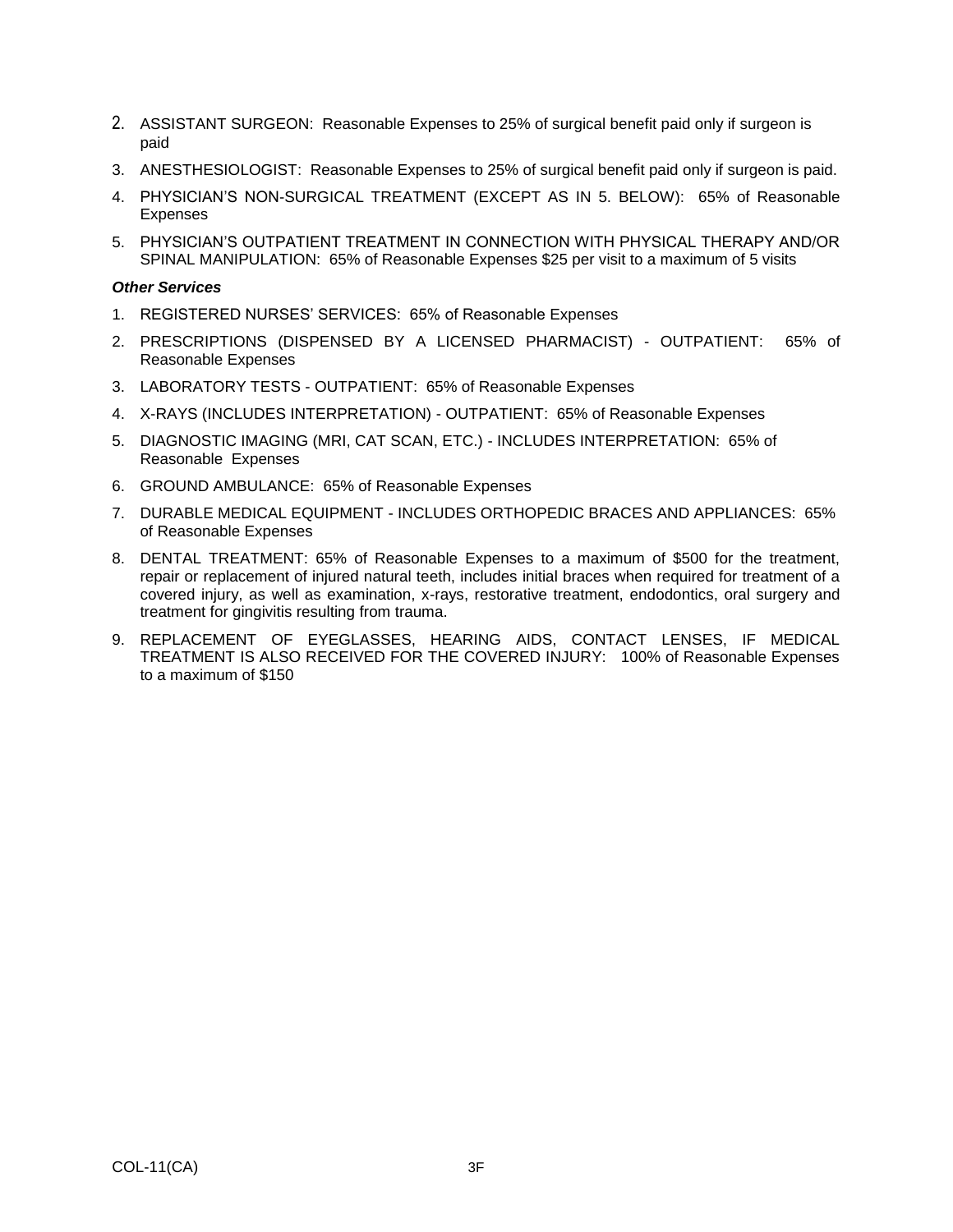## **OTHER COVERAGES**

**Religious Education Coverage -** Coverage and Limitations stated for Hospital and Professional Services for High Plan (BSC 210) apply. The maximum amount payable per covered Injury is \$5,000.00. All provisions in this Policy apply to this coverage. (CPC 609)

**One Day Field Trip Coverage** - Coverage and Limitations stated for Hospital and Professional Services for High Plan (BSC 210) apply. The maximum amount payable per covered Injury is \$5,000.00. All provisions in this Policy apply to this coverage. (CPC 610)

**Counseling Benefit –** If as a result of an Act of Violence an Insured is killed while on School Property, the Company will pay a lump sum of \$5,000.00 for Counseling Services. The lump sum benefit will be paid directly to the covered School or to the hospital or person rendering such services after the commencement of Counseling Services. The company will not pay for any expense for loss due to participation in a riot or insurrection. All provisions in this Policy apply to this coverage.

#### **Other Benefits**

**Optional School-Time Accident Coverage** – Coverage and Limitations stated for Hospital and Professional Services selected by the Insured apply. The School-Time Coverage excludes students participating in high school interscholastic tackle football. Additional premium payment is required for this coverage. All provisions in this Policy apply to this coverage. (CPC 201)

**Optional 24-Hour Accident Coverage** –Coverage and Limitations stated for Hospital and Professional Services selected by the Insured apply. The 24-Hour Coverage excludes students participating in high school interscholastic tackle football. Additional premium payment is required for this coverage. All provisions in this Policy apply to this coverage. (CPC 301)

**Optional Fall Football Coverage –** Coverage and Limitations stated for Hospital and Professional Services selected by the Insured apply. Ninth graders who play with 9<sup>th</sup> graders only are not charged for football coverage. Their School-Time or 24-Hour coverage will apply if purchased. Additional premium is required by the Insured for this coverage. All provisions in this Policy apply to this coverage. (CPC 401)

**Optional 24-Hour Dental Coverage** – Injury must be treated within 60 days after the Accident occurs. Benefits are payable within 12 months after the date of Injury. The maximum eligible expenses payable per covered Injury is \$25,000.00. In addition, when the dentist certifies that treatment must be deferred until after the Benefit Period, deferred benefits will be paid to a maximum of \$1,000.00. All provisions in this Policy apply to this coverage. Additional premium payment is required for this coverage. (CPC 601)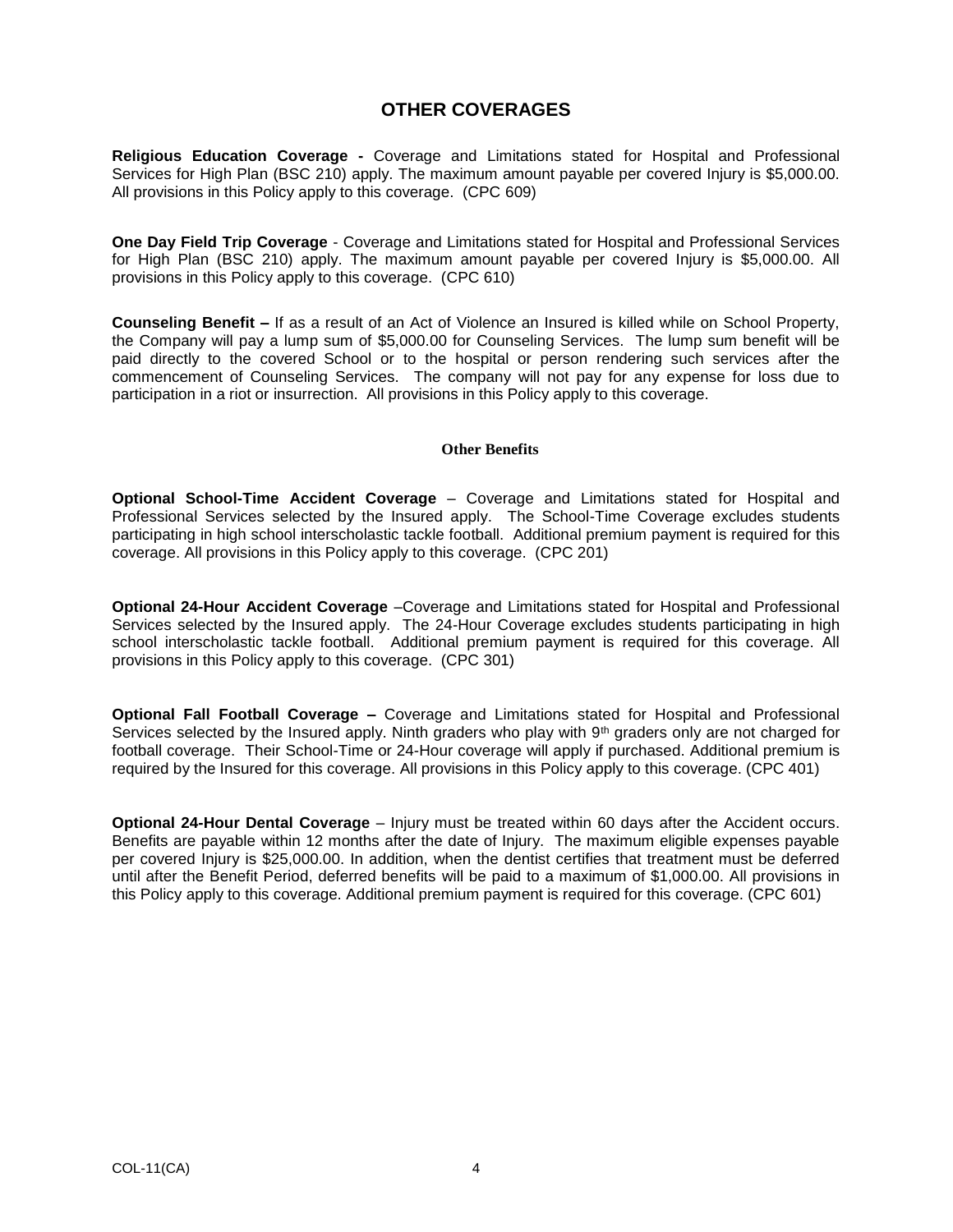### **DEFINITIONS**

Key terms used in this Policy are defined below. They are capitalized wherever they appear in this Policy.

**Accident** means a sudden, unexpected and unforeseen, identifiable event producing at the time objective symptoms of an Injury. The Accident must occur while the Insured is covered under this Policy.

**Act of Violence** means an Injury inflicted by a person with malicious intent to cause bodily harm.

**Counseling Services** means psychiatric/psychological counseling that is under the care, supervision, or direction of a professional counselor or Physician and essential to assist the Insured in coping with the Act of Violence.

Counseling Services must be:

- a) Arranged by the covered School;
- b) Provided to a living Insured due to an Act of Violence; and
- c) Received during the Benefit Period shown on the Schedule of Benefits.

**Deductible** means the Reasonable Expenses that are Medically Necessary which the Insured must incur, per Injury, before the Company pays any benefits under the Hospital and Professional Services Benefits provision.

**Dental Expense** means the Reasonable Expense for Medically Necessary repair or replacement of sound, natural teeth.

**Emergency** means:

- 1. A situation which requires hospitalization or medical care for an Injury caused by the sudden, unexpected onset of a medical condition with acute symptoms of sufficient severity and pain to require immediate medical care; and
- 2. In the absence of which one could reasonably expect that one or more of the following would occur:
	- (a) The Insured's health would be placed in serious jeopardy.
	- (b) There would be serious impairment of the Insured's bodily functions.
	- (c) There would be serious dysfunction of any of the Insured's bodily organs or parts.

**Free - Standing Ambulatory Surgical Facility** means any public or private establishment which:

- 1. Has an organized medical staff;
- 2. Has permanent facilities that are equipped and operated mainly for the purpose of performing surgical procedures;
- 3. Provides continuous services of Physicians and registered nurses, whenever a patient is in the facility; and
- 4. Does not provide services or other accommodations for patients to stay overnight.

**Hospital** means an institution that meets all of the following:

- 1. It is licensed as a Hospital pursuant to applicable law;
- 2. It is primarily and continuously engaged in providing medical care and treatment to sick and injured persons;
- 3. It is managed under the supervision of a staff of medical doctors;
- 4. It provides 24-hour nursing services by or under the supervision of a graduate registered nurse (R.N.);
- 5. It has medical, diagnostic and treatment facilities, with major surgical facilities on its premises, or available on a prearranged basis; and
- 6. It charges for its services.

Hospital also means a psychiatric hospital as defined by Medicare. It must be eligible to receive payments under Medicare.

A Hospital is mainly not a place for rest, a place for the aged, a place for the treatment of drug addicts or alcoholics, or a nursing home.

**Immediate Family** means a person who is related to the Insured in any of the following ways: spouse, brother-inlaw, sister-in-law, daughter –in-law, son-in-law, mother in-law, father-in-law, parent (includes stepparent), brother or sister (includes stepbrother or stepsister), or child (includes legally adopted or stepchild).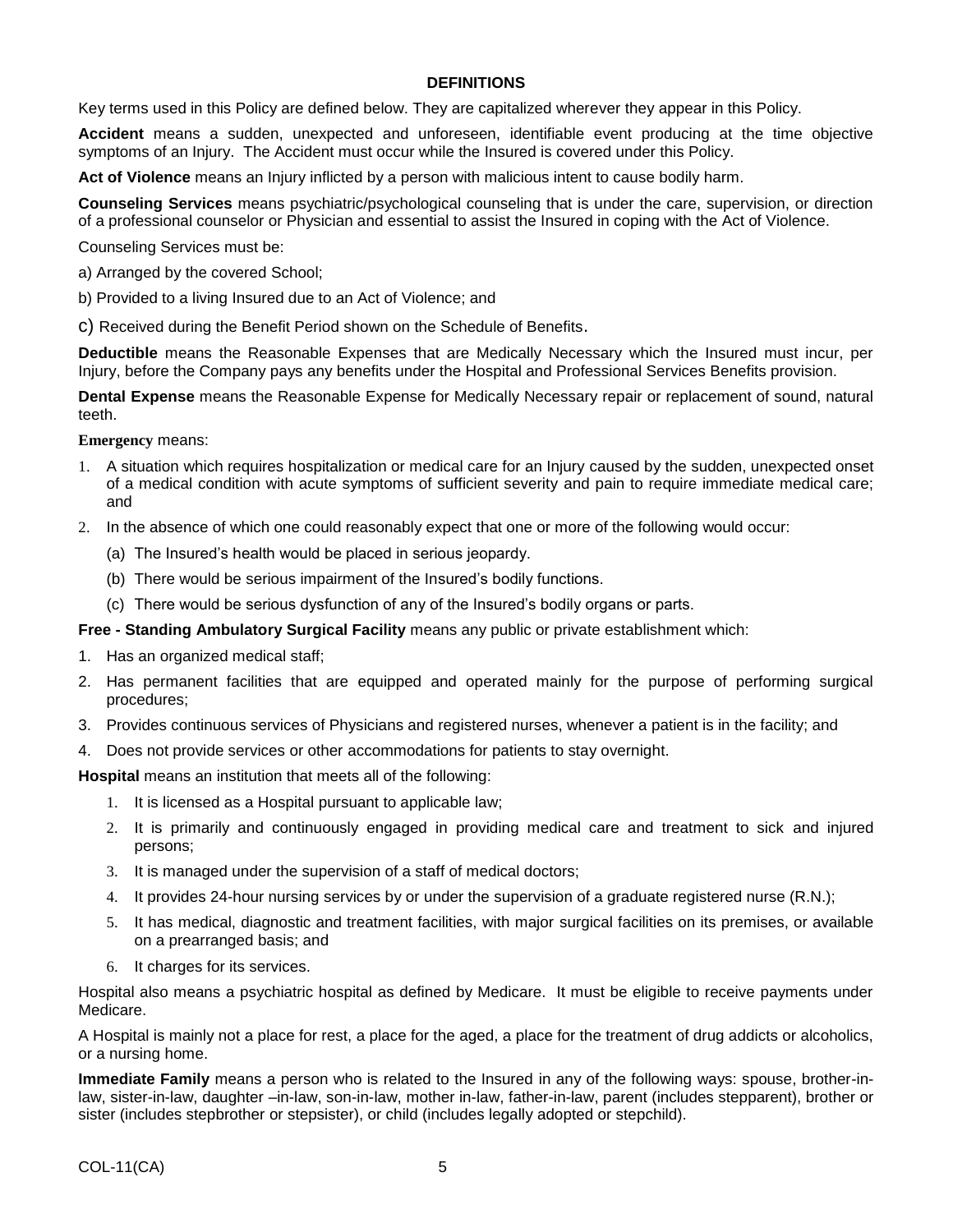**Injury** means bodily injury caused by an Accident. The Injury must occur while this Policy is in force and while the Insured is covered under this Policy. The Injury must be sustained as stated on the face page of this Policy, except where specifically stated otherwise in this Policy.

**Inpatient** means a person confined in a Hospital for at least one full day and charged room and board.

**Insured** means any person, attending a School, for whom insurance is in force under this Policy and when due, the required premium has been paid for. A person's insurance takes effect and terminates as stated in the Policy Effective Date and Policy Termination Date provision.

**Loss** means Medical Expense incurred as a result of a covered Injury. With the respect to the Accidental Death, Dismemberment, or Loss of Sight provision, Loss means loss of life, loss of hand, foot or sight, as described in that provision.

**Medical Expense** means the Reasonable Expense charged:

- 1. Of a professional ambulance service for Medically Necessary transportation to and from a Hospital;
- 2. Of a Physician for Medically Necessary care and treatment;
- 3. Of a Hospital for Medically Necessary inpatient services, including room and board (not exceeding the semiprivate room rate for each day of confinement unless a private room is Medically Necessary);
- 4. For Medically Necessary hospital inpatient services and supplies, including intensive care services, and daily Hospital charges for personal Hospital services (including television, radio, telephone, barber, and beauty services to a maximum payment as shown in the Plan of Insurance);
- 5. For Medically Necessary out-patient and emergency room care and treatment;
- 6. For confinement in an Extended Care Facility;
- 7. For Home Health Care; and
- 8. For medical or surgical services, prescription drugs, and other medical supplies commonly used for therapeutic or diagnostic services, which are Medically Necessary and prescribed by a Physician operating within the scope of his or her license.

**Medically Necessary** means medical and dental treatment which:

- 1. Are essential for diagnosis, treatment or care of the Injury or Accident for which it is prescribed or performed;
- 2. Meets generally accepted standards of medical practice; and
- 3. Are ordered by a Physician and performed under his or her care, supervision or order.

**Other Plan** means any other valid and collectible insurance or self-funded plan such as: individual and family type insurance coverage; group, blanket or franchise insurance, group hospital, medical service, pre-payment, trustee, Union Welfare; Blue-Cross, Blue Shield, group practice or other pre-payment coverage; labor-management plans, or employee benefit organization plans; self-funded ERISA plan, Workers' Compensation Law, Occupational Disease Law or any similar legislation; Medicare; or "No-Fault" auto legislation, where applicable.

**Outpatient** means an Insured receiving care from a Physician, a Hospital or a Free Standing Ambulatory Surgical Facility but who is not undergoing confinement and is not charged room and board.

**Physical Therapy** means any form of physical therapy, whether by machine or hand, by use of exercise, manipulation, massage, adjustment, heat or cold, air, light, water, electricity or sound.

**Physician** means a currently licensed practitioner of the healing arts performing within the scope of a license which is issued under the laws of the state of practice. It does not include the Insured or his/her Immediate Family.

**Reasonable Expense** means the average amount charged by most providers for treatment, service or supplies in the geographic area where the treatment, service or supply is provided. Such services and supplies must be recommended and approved by a Physician.

**Regularly Scheduled Activity** means the following School functions which are organized and scheduled solely by the School on or off School premises:

- 1. An activity which is under sole direct supervision of qualified School authorities; and
- 2. School sponsored and supervised travel to and from such an activity.

**Residence** means the home or land on which the Insured's home is located.

COL-11(CA) 6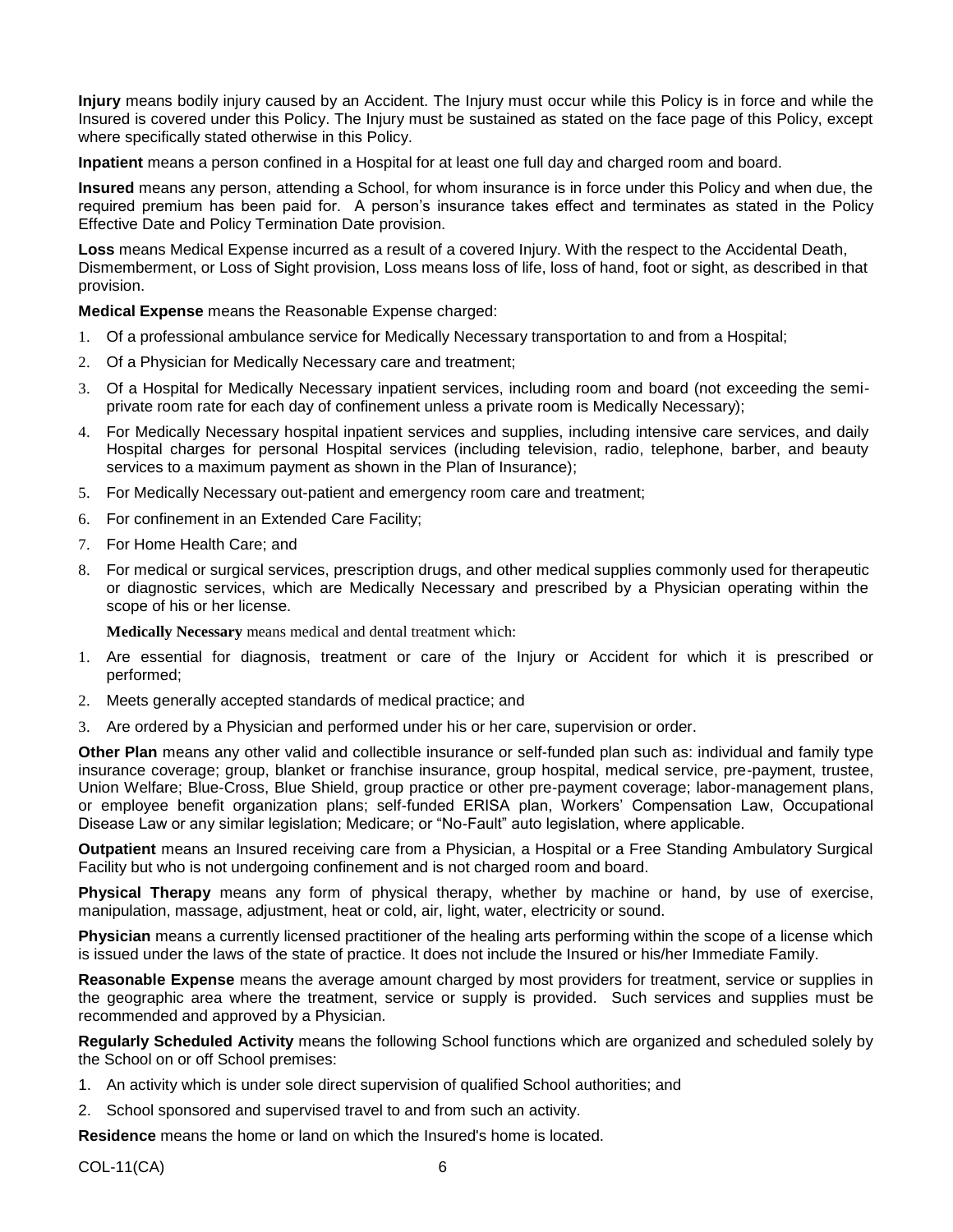**Severance** means the complete separation and dismemberment of the part from the body.

**School** means the Policyholder named on the face page of this Policy.

**School Property** means the physical location of the covered School or the location of an activity or event approved by the covered School.

**Surgical Expense** means expense incurred for (1) a Surgical Procedure; (2) preoperative Medically Necessary treatment in connection with such procedure; and (3) usual postoperative treatment.

**Surgical Procedure** means (1) a cutting procedure; (2) suturing a wound; (3) treatment of a fracture; (4) reduction of a dislocation; (5) electrocauterization; (6) diagnostic and therapeutic endoscopic procedures; and (7) an operation by means of laser beam.

### **POLICY EFFECTIVE DATE AND POLICY TERMINATION DATE**

The insurance of each School or Insured who enrolls for insurance on or before the Policy Effective Date takes effect on the Policy Effective Date, provided the required premium has been paid. Insurance of any School or Insured enrolling for insurance after the Policy Effective Date takes effect on the date of application and the Company's receipt of the required premium.

The insurance of each School or Insured shall terminate on the earliest of: (1) the end of the period for which premium has been paid unless the renewal premium has been received by the Company or its authorized agent prior to or within 30 days of the next period of coverage; (2) the Policy Termination Date.

### **EXCLUSIONS**

No Benefits are payable for Hospital and Professional Services for the following:

- 1. Injuries which are not caused by an Accident.
- 2. Treatment for hernia, regardless of cause, Osgood Schlatter's disease, or osteochondritis.
- 3. Injury sustained as a result of operating, riding in or upon, or alighting from a two-, three-, or four-wheeled recreational motor vehicle or snowmobile.
- 4. Aggravation, during a Regularly Scheduled Activity, of an Injury the Insured suffered before participating in that Regularly Scheduled Activity, unless the Company receives a written medical release from the Insured's Physician;
- 5. Injury sustained as a result of practice or play in interscholastic tackle football and/or sports, unless the premium required under the Football and/or Sports Coverage provision has been paid.
- 6. Any expense for which benefits are payable under a Catastrophic Accident Insurance Program of the State Interscholastic Activities Association.
- 7. Treatment performed by a member of the Insured's Immediate Family or by a person retained by the School.
- 8. Injury caused by war or acts of war; suicide or intentionally self-inflicted Injury, while sane or insane; violating or attempting to violate the law; the taking part in any illegal occupation; fighting or brawling except in self defense; being legally intoxicated or under the influence of alcohol as defined by the laws of the state in which the Injury occurs; or being under the influence of any drugs or narcotic unless administered by or on the advice of a Physician.
- 9. Medical expenses for which the Insured is entitled to benefits under any (a) Workers' Compensation act; or (b) mandatory no-fault automobile insurance contract; or similar legislation.
- 10. Expense incurred for treatment of temporomandibular joint dysfunction and associated myofacial pain.
- 11. Expenses incurred for experimental or investigational treatment or procedures.

### **EXCESS COVERAGE**

The Company will pay Reasonable Expenses that are not recoverable from any Other Plan. The Company will determine the amount of benefits provided by Other Plans without reference to any coordination of benefits, nonduplication of benefits, or similar provisions. The amount from Other Plans includes any amount, to which the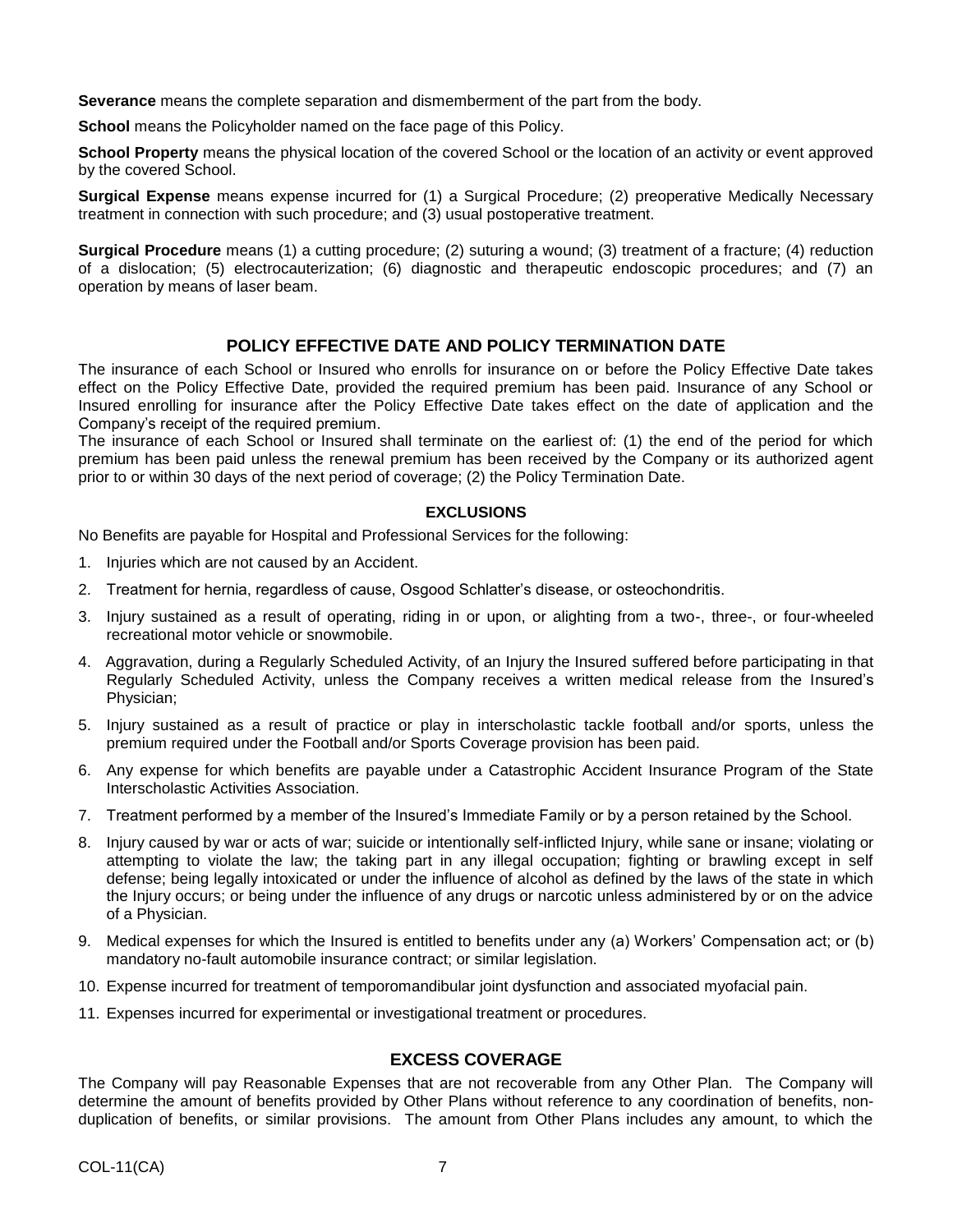Insured is entitled, whether or not a claim is made for the benefits. This Blanket Student Accident Insurance is secondary to all other policies.

This provision will not apply if the total Reasonable Expenses incurred for Hospital and Professional Services Benefits are less than the amount stated in the Schedule of Benefits under Excess Coverage Applicability.

### **HOSPITAL AND PROFESSIONAL SERVICES BENEFITS**

The Company will pay Reasonable Expenses incurred for a covered Injury. The Injury must be treated within the number of days stated in the Schedule of Benefits. Services must be given: (1) by a Physician; (2) for Medically Necessary treatment; and (3) within the time limit stated in the Schedule of Benefits. Benefits are paid to the maximum stated in the Schedule of Benefits for any one Injury for Reasonable Expenses which are in excess of the Deductible. Benefits under this provision are subject to all other provisions of this Policy, including all Coverage and Limitations stated in the Schedule of Benefits, Maximums and Exclusions.

### **ACCIDENTAL DEATH, DISMEMBERMENT, OR LOSS OF SIGHT BENEFIT**

When a covered Injury results in any of the Losses to the Insured which are stated in the Schedule of Benefits for Accidental Death, Dismemberment, or Loss of Sight, then the Company will pay the benefit stated in the schedule for that Loss. The Loss must be sustained within 365 days after the date of the Accident.

The maximum benefit payable under this provision is stated in the **Schedule of Benefits** under **Maximums and Benefit Period**:

Life

Both Hands or Both Feet or Sight of Both Eyes Loss of One Hand and One Foot Loss of One Hand and Entire Sight of One Eye Loss of One Foot and Entire Sight of One Eye Loss of One Hand or Foot Loss of Sight in One Eye Loss of Thumb and Index Finger of the Same Hand

Half of the maximum benefit will be paid for the Loss of one Hand, one Foot or the Sight of one eye.

Loss of Hand or Foot means the complete Severance through or above the wrist or ankle joint. Loss of Sight means the total, permanent Loss of Sight in One Eye. The Loss of Sight must be irrecoverable by natural, surgical or artificial means. Loss of Thumb and Index Finger of the Same Hand means complete Severance through or above the metacarpophalangeal joints of the same hand (the joints between the fingers and the hand)

If the Insured suffers more than one of the above covered losses as a result of the same Accident the total amount the Company will pay is the maximum benefit.

Benefits paid under this provision will be paid in addition to any other benefits provided by this Policy.

Benefits under this provision are subject to all other provisions of this Policy, including all Coverage and Limitations stated in the Schedule of Benefits, Maximums and Exclusions.

### **FIELD TRIP COVERAGE**

This coverage applies to students of the School who are participating in field trips. The field trips must be sponsored and directly supervised by the School. The maximum amount payable per covered Injury is stated on page 4, **Other Coverages, Field Trip Coverage**. Benefits under this provision are subject to all other provisions of this Policy, including all Coverage and Limitations stated in the Schedule of Benefits, Maximums and Exclusions.

There is no additional premium charged for this coverage.

However, coverage for overnight field trips of 7 or more consecutive nights requires the payment of additional premium.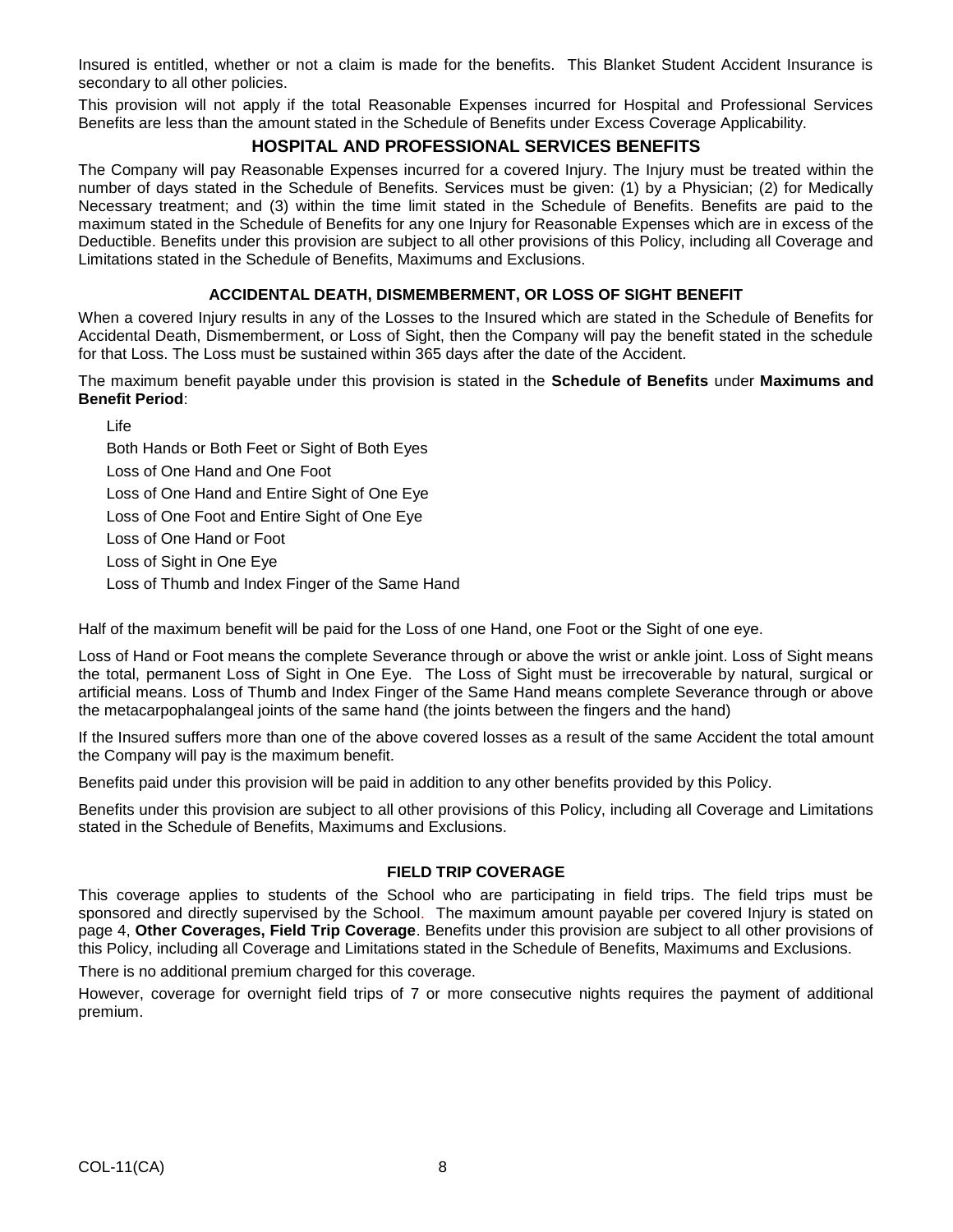#### **FOOTBALL AND/OR SPORTS COVERAGE**

Each School or Insured who pays the additional premium required for Football and/or Sports Coverage is insured for Accidents occurring while participating in interscholastic football and/or sports practice or competition. Travel is also covered when going directly and uninterruptedly to and from the practice and competition. Benefits under this provision are subject to all other provisions of this Policy, including all Coverage and Limitations stated in the Schedule of Benefits, Maximums and Exclusions.

#### **RELIGIOUS EDUCATION COVERAGE**

This coverage applies to students of the School while attending religious education classes on any weekday and on Sunday. It also applies while the student is traveling directly and without interruption to and from his or her Residence or School and the religious education class. It does not apply to any social or sports activities. The maximum amount payable per covered Injury is stated page 4, **Other Coverages, Religious Education Coverage**. Benefits under this provision are subject to all other provisions of this Policy, including all Coverage and Limitations stated in the Schedule of Benefits, Maximums and Exclusions.

There is no additional premium charged for this coverage.

#### **OPTIONAL SCHOOL-TIME ACCIDENT COVERAGE**

Each Insured who pays the additional premium required for this benefit is insured under this provision.

Coverage starts on the date of premium receipt (but not before the start of the School year). The Insured's coverage will end at the close of the regular nine-month school term, except while the Insured is attending academic classroom sessions exclusively sponsored and solely supervised by the School during the summer.

A person insured under this provision is covered as stated on the face page of this Policy. Benefits under this provision are subject to all other provisions of this Policy, including all Coverage and Limitations stated in the Schedule of Benefits, Maximums and Exclusions.

#### **OPTIONAL 24-HOUR ACCIDENT COVERAGE**

Each Insured who pays the additional premium required for this benefit is insured under this provision.

Coverage starts on the date of premium receipt (but not before the start of the School year). It ends when School reopens for the following School year.

A person insured under this provision is covered regardless of whether or not the Injury is sustained as stated on the face page of this Policy. Benefits under this provision are subject to all other provisions of this Policy, including all Coverage and Limitations stated in the Schedule of Benefits, Maximums and Exclusions.

#### **OPTIONAL FOOTBALL AND/OR SPORTS COVERAGE**

Each Insured who pays the additional premium required for Football and/or Sports Coverage is insured for Accidents occurring while participating in football and/or sports practice or competition. Travel is also covered when going directly and uninterruptedly to and from the practice and competition. Coverage starts on the date of premium receipt (but not before the start of the School year). The Insured's coverage will end on the last day of practice or competition. Benefits under this provision are subject to all other provisions of this Policy, including all Coverage and Limitations stated in the Schedule of Benefits, Maximums and Exclusions.

#### **OPTIONAL 24-HOUR DENTAL COVERAGE**

Each Insured who pays the additional premium required for this benefit is insured under this provision.

Coverage starts on the date of premium receipt (but not before the start of the School year). It ends when School reopens for the following School year.

This provision covers Accidents occurring anytime and anywhere. The Insured must be treated by a legally qualified dentist who is not a member of the Insured's Immediate Family for Injury to teeth. The Company will then pay the Reasonable Expenses that are Medically Necessary. Coverage is limited to treatment of sound, natural teeth. The maximum benefit payable under this provision is stated on page 4, **Other Benefits, Optional 24-Hour Dental Coverage**.

#### **Exclusions**

No Benefits are payable under this provision for the following:

1. Injuries which are not caused by an Accident.

COL-11(CA) 9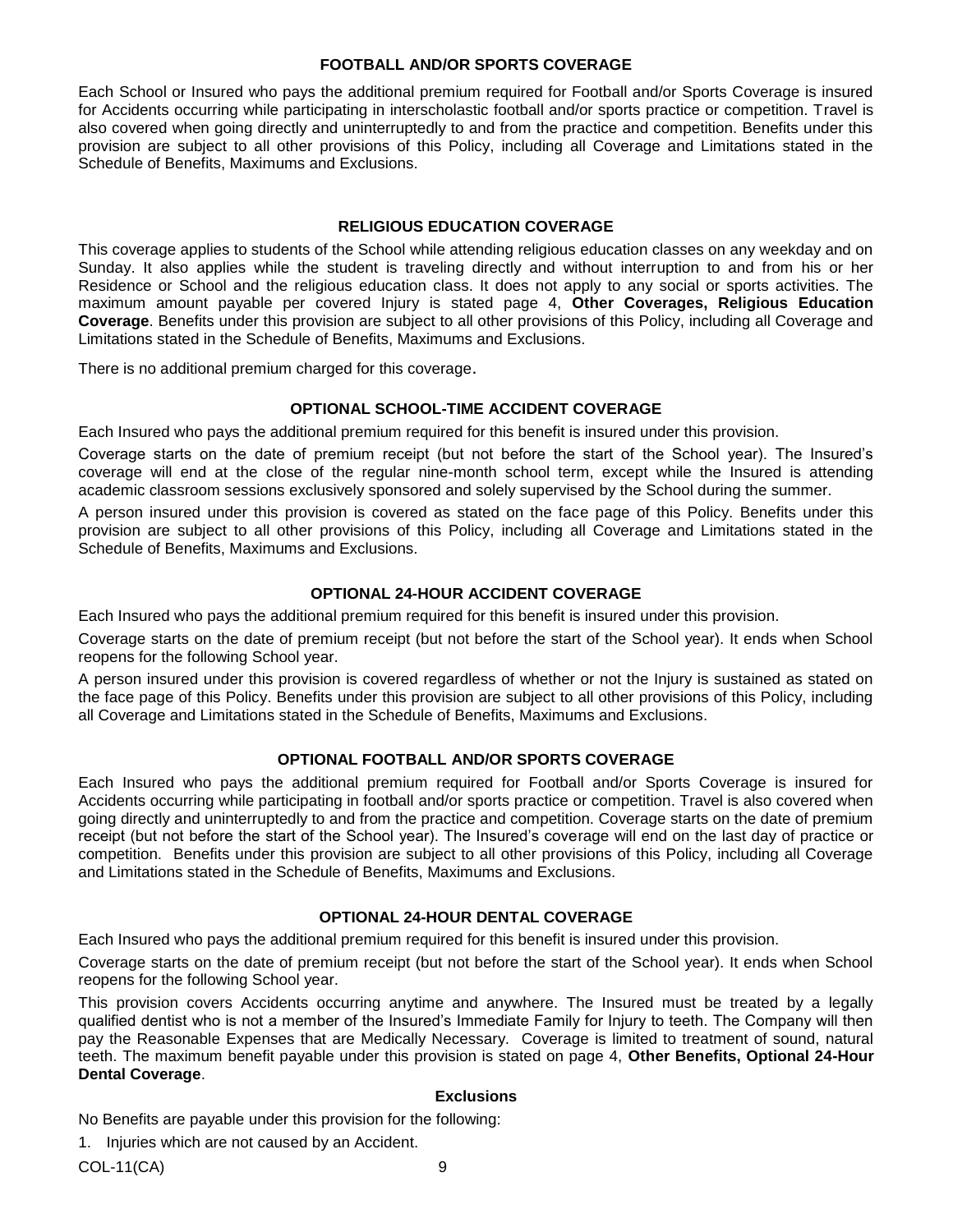- 2. Re-Injury or complications of a condition which existed prior to the Accident.
- 3. Orthodontics and damage to or loss of dentures or bridges.

These exclusions are in addition to the General Policy Exclusions with respect to this coverage.

Benefits under this provision are subject to all other provisions of this Policy, including all Coverage and Limitations stated in the Schedule of Benefits, Maximums and Exclusions.

#### **GENERAL PROVISIONS**

**Premium Payment:** The initial premium is due on the Policy Effective Date unless the Policyholder and the Company agree to another mode of premium payment. Premiums are paid at the Company's home office or to the Company's authorized agent. If any premium is not paid when due, this Policy will be cancelled as of the premium due date of the unpaid premium, except as provided in any applicable Grace Period section.

**Grace Period:** A grace period of 31 days will be provided for the payment of any premium due after the first. During the grace period, the Policy shall continue in force, unless the Policyholder, has given written notice of discontinuance in advance of the premium due date and in accordance with the terms of this Policy. If the required premium is not paid during the grace period, coverage will terminate on the last day of the grace period. The Policyholder will be liable for the payment of a pro rata premium for the time the Policy was in force during the grace period.

**Reinstatement:** This Policy may be reinstated if it lapsed for nonpayment of premium. Requirements for reinstatement are written application of the Policyholder satisfactory to the Company and payment of all overdue premiums. Any premium accepted in connection with a reinstatement will be applied to a period for which premium was not previously paid.

**Cancellation:** If the Company decides to cancel this Policy, written notice will be given to the Policyholder at least 60 days before the date this Policy is to be canceled. If the Company cancels, the earned premium will be computed pro rata and the unearned portion promptly returned.

If the Policyholder cancels this Policy, cancellation becomes effective on the later of the date the Company receives the written notice or the date stated on the written notice. Any unearned premium paid by the Policyholder will be returned immediately; or the Policyholder will immediately pay any earned premium that has not been paid. Earned premium will be computed pro rata.

**Policy Administration:** The Policyholder will furnish all information which the Company may reasonably require with regard to any matters pertaining to this Policy. All documents, books and records which may have a bearing on this Policy will be opened for inspection by the Company at all reasonable times while this Policy is in force and until the final determination of all rights and obligations under this Policy.

Clerical error (whether by the Policyholder or by the Company), in keeping any records pertaining to the insurance will not invalidate insurance otherwise validly in force, or continue insurance otherwise validly terminated. Upon discovery of such error or delay, an equitable adjustment of premiums will be made.

If any relevant facts pertaining to any Insured's insurance shall be found to have been misstated, an equitable adjustment of the premiums will be made. If such misstatement affects the existence of the amount of insurance, the facts shall be used in determining whether insurance is in force under the terms of this Policy and in what amount.

In connection with the administration of this Policy, the Policyholder shall act as not to discriminate unfairly between individuals in similar situations at the time of such action.

In connection with the administration of this Policy, The Company shall be entitled to rely upon any action of the Policyholder without being obliged to inquire into the circumstances.

**Entire Contract:** This Policy, and any attached papers make up the entire contract between the Policyholder and the Company. In the absence of fraud, all statements made by the Policyholder or any Insured will be considered representations and not warranties. No written statement made by an Insured will be used in any contest unless a copy of the statement is furnished to the Insured or, in the event of the death or incapacity of the Insured, to their beneficiary or personal representative.

No change in this Policy will be valid until approved by one of the Company's executive officers and endorsed on or attached to this Policy. No agent has authority to change this Policy or to waive any of its provisions. If an enrollment form for an Insured is required, it may also be made a part of this Policy at the Company's option.